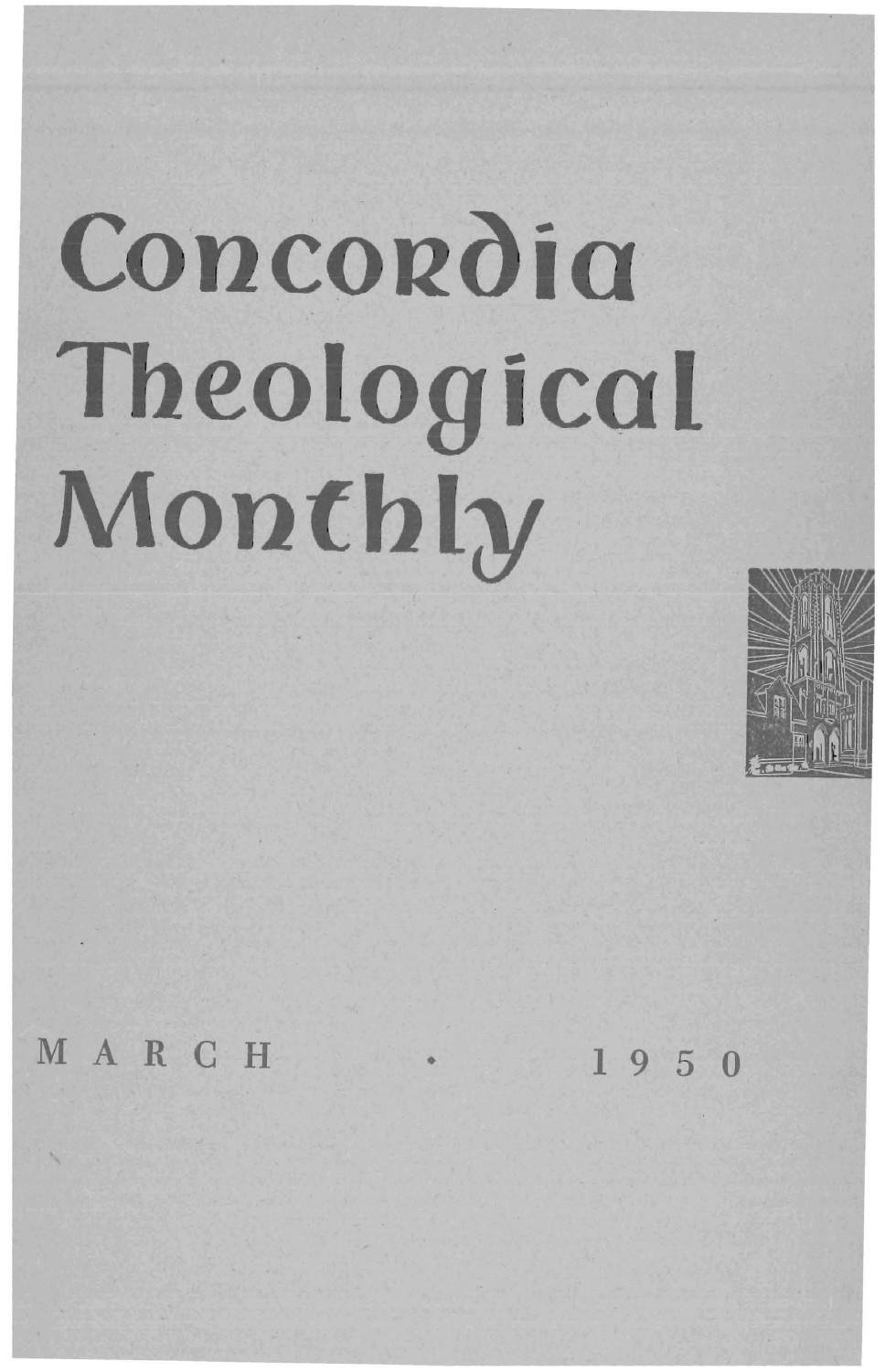## Concordia Theological Monthly

| л<br>п. | $\lambda$ |
|---------|-----------|
|---------|-----------|

## **MARCH 1950 NO.3**

## **Martin Samuel Sommer, 1869-1949**

R. M. S. SOMMER was a gentleman of the first water. One could meet him at leisure or at work and find him always the same - kindly, wholehearted, congenial, and cheerful; ready and willing to enliven the conversation with a good quotation from classical literature, whether English, German, or Latin; or eager to tell a good story to illustrate a point he was trying to make.

He was a good friend, loyal and reliable, not easily ruffled by outward circumstances. If conditions of life were not too favorable, he never complained.

He was a good husband. During our long years of friendship I learned to know his second wife, the widow of the sainted Dr. G. Stoeckhardt, who for a series of years was disabled by accidents, which meant that he as husband had to take care of many things usually done by the woman in the home. **It** meant visits to the hospital, shopping for groceries, attending to many details of housekeeping - even though they had a cook and at times a nurse in the home. Not once did I see a look or hear a word of impatience.

He was a good father. He had two sons, one a literary man, one a preacher. The relations between them were excellent. It was my privilege to meet with the sons after the funeral, and I was deeply impressed by the high regard in which they held him.

He was a good preacher. His entire ministry of twenty-nine years was spent in Grace Church, St.Louis. That was pioneer work in many ways, yet after twenty years at Grace he was able to build a church which for seating space and for Sunday School rooms was one of our largest church buildings in St. Louis.

He was a good scholar and professor. The twenty-nine years of his professorship at Concordia Seminary were spent mostly in teaching young men how to preach. Our ministers in the Church are generally regarded as able preachers of the Word. About half of

11